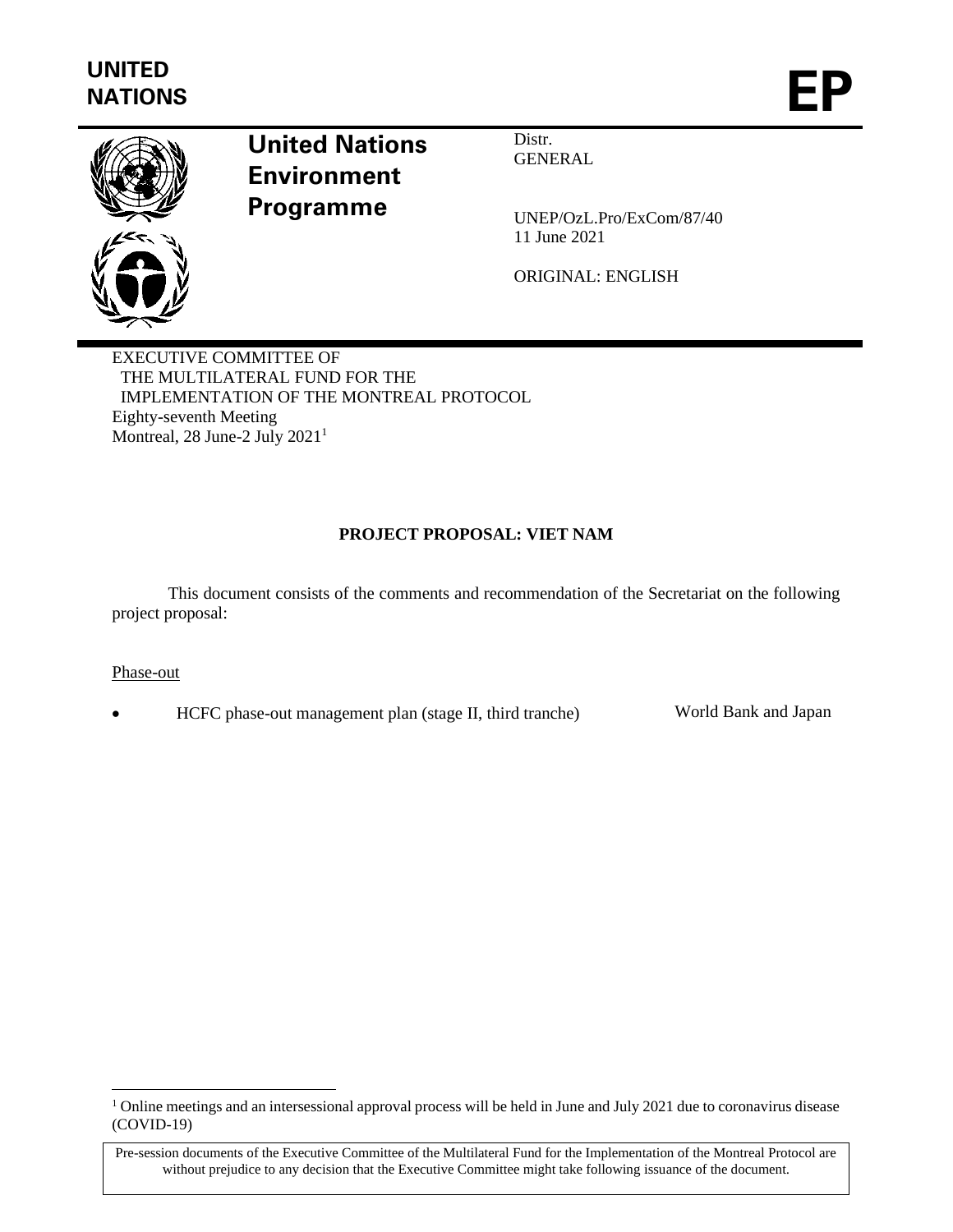## **PROJECT EVALUATION SHEET – MULTI-YEAR PROJECTS**

#### **Viet Nam**

| <b>(I) PROJECT TITLE</b>       | AGENCY                   | <b>MEETING APPROVED</b> | <b>CONTROL MEASURE</b> |  |
|--------------------------------|--------------------------|-------------------------|------------------------|--|
| HCFC phase-out plan (stage II) | World Bank (lead), Japan | 63 <sup>rd</sup>        | 28% by 2021            |  |

**(II) LATEST ARTICLE 7 DATA (Annex C Group l)** Year: 2019 197.55 (ODP tonnes)

| (III) LATEST COUNTRY PROGRAMME SECTORAL DATA (ODP tonnes) |         |       |                  |               |           |         |                  | <b>Year: 2020</b> |                             |  |
|-----------------------------------------------------------|---------|-------|------------------|---------------|-----------|---------|------------------|-------------------|-----------------------------|--|
| Chemical                                                  | Aerosol | Foam  | Fire<br>fighting | Refrigeration |           | Solvent | Process<br>agent | Lab use           | Total sector<br>consumption |  |
|                                                           |         |       |                  | Manufacturing | Servicing |         |                  |                   |                             |  |
| HCFC-22                                                   |         |       |                  | 28.44         | 113.74    |         |                  |                   | 142.18                      |  |
| HCFC-141b<br>in imported<br>pre-blended<br>polyols        |         | 16.24 |                  |               |           |         |                  |                   | 16.24                       |  |

| (IV) CONSUMPTION DATA (ODP tonnes)                   |        |                                                    |        |  |  |  |  |
|------------------------------------------------------|--------|----------------------------------------------------|--------|--|--|--|--|
| 2009 - 2010 baseline:                                | 221.2  | Starting point for sustained aggregate reductions: | 385.77 |  |  |  |  |
| <b>CONSUMPTION ELIGIBLE FOR FUNDING (ODP tonnes)</b> |        |                                                    |        |  |  |  |  |
| Already approved:                                    | 273.77 | Remaining:                                         | 12.00  |  |  |  |  |

| (V) BUSINESS PLAN |                            | 2021      | 2022      | 2023      | <b>Total</b> |
|-------------------|----------------------------|-----------|-----------|-----------|--------------|
| World             | ODS phase-out (ODP tonnes) | 33.93     | 39.42     | 26.28     | 99.63        |
| Bank              | Funding $(US \$            | 4.045.945 | 4,700,992 | 3,133,995 | 11.880.932   |
| Japan             | ODS phase-out (ODP tonnes) | 0.24      |           |           | 0.24         |
|                   | Funding (US \$)            | 29,832    |           |           | 29,832       |

| (VI) PROJECT DATA                                                |  | $2016*$       | 2017    | 2018      | 2019      | 2020        | 2021      | <b>Total</b> |            |
|------------------------------------------------------------------|--|---------------|---------|-----------|-----------|-------------|-----------|--------------|------------|
| Montreal Protocol consumption limits                             |  |               | 199.08  | 199.08    | 199.08    | 199.08      | 143.78    | 143.78       | n/a        |
| Maximum allowable consumption<br>(ODP tonnes)                    |  | 199.08        | 199.08  | 199.08    | 199.08    | 143.78      | 143.78    | n/a          |            |
| World Bank<br>Agreed<br>funding<br>(US S)<br>Japan               |  | Project costs | 302,737 | 2,179,193 | 3,781,257 | 4,393,450   | 2,928,967 | 732,242      | 14,317,846 |
|                                                                  |  | Support costs | 21,192  | 152,544   | 264,688   | 307,542     | 205,028   | 51,257       | 1,002,249  |
|                                                                  |  | Project costs | 43,250  | 163,980   | 26,400    | $\Omega$    | $\Omega$  |              | 233,630    |
|                                                                  |  | Support costs | 5,623   | 21,317    | 3,432     | $\theta$    | $\Omega$  | $\Omega$     | 30,372     |
| Funds approved by<br>$ExCom$ (US \$)                             |  | Project costs | 345,987 |           |           | 2.343.173** |           |              | 2,689,160  |
|                                                                  |  | Support costs | 26,814  |           |           | 173.861**   |           |              | 200,675    |
| Total funds requested<br>for approval at this<br>meeting $(US \$ |  | Project costs |         |           |           |             |           | 3,807,657**  | 3,807,657  |
|                                                                  |  | Support costs |         |           |           |             |           | 268.120**    | 268,120    |

\* Funding updated to reflect the return of US \$93,358, plus agency support costs of US \$6,535 for the World Bank due to change of technology at Midea Consumer Electric (Viet Nam) from R-290 to HFC-32 (decision 82/37(b)).

\*\* The second and third tranche were expected to be submitted in 2017 and 2018, respectively.

Secretariat's recommendation: For blanket approval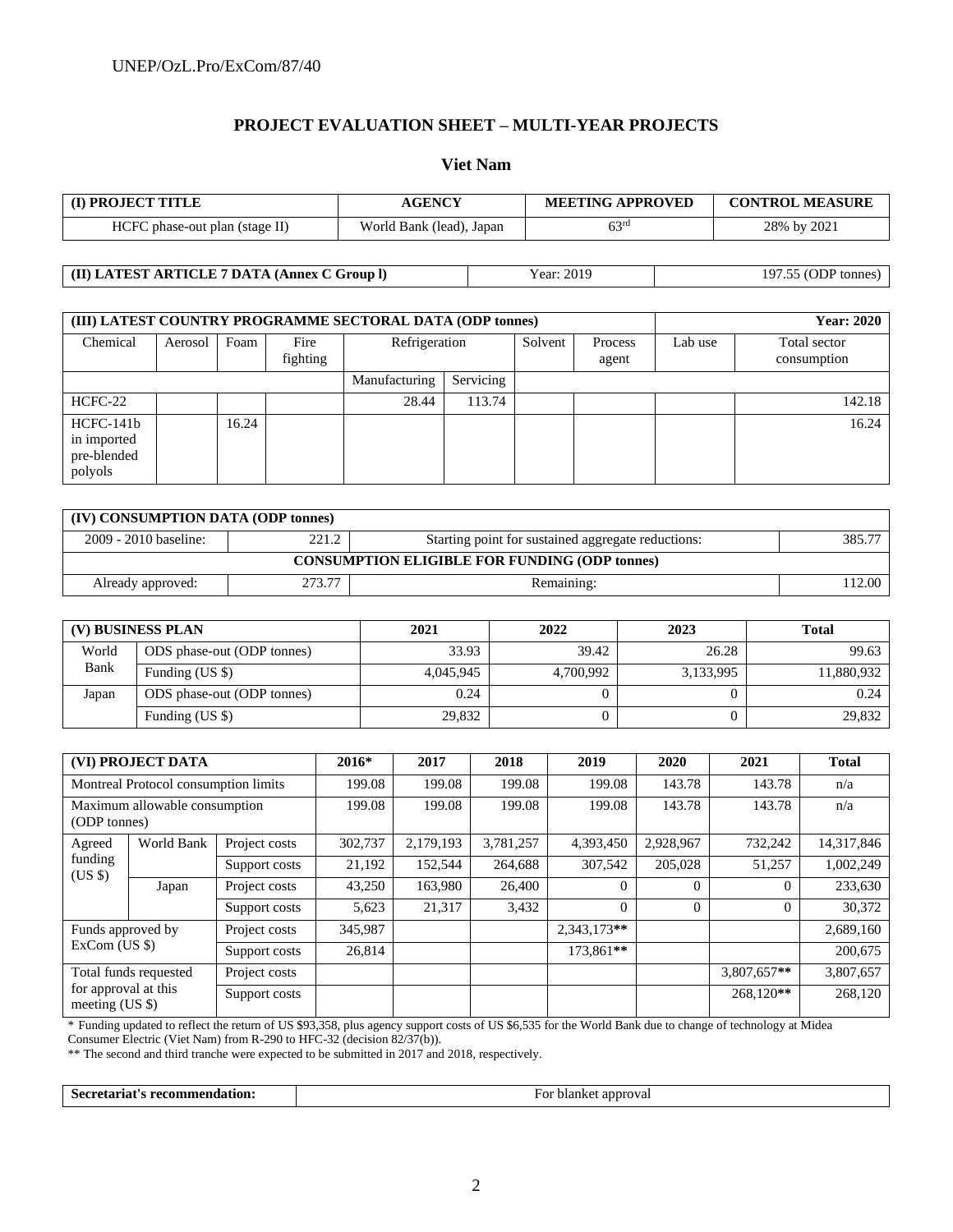#### **PROJECT DESCRIPTION**

1. On behalf of the Government of Viet Nam, the World Bank as the lead implementing agency, has submitted a request for funding for the third tranche of stage II of the HCFC phase-out management plan (HPMP), at a total cost of US \$4,075,777, consisting of US \$3,781,257, plus agency support costs of US \$264,688 for the World Bank, and US \$26,400, plus agency support costs of US \$3,432 for the Government of Japan.<sup>2</sup> The submission includes a progress report on the implementation of the second tranche, the verification report on HCFC consumption for 2019 and 2020, and the tranche implementation plan for 2021 to 2022.

#### Report on HCFC consumption

2. The Government of Viet Nam reported under the country programme (CP) implementation report a consumption of 142.18 ODP tonnes of HCFC in 2020, which is 36 per cent below the HCFC baseline for compliance. The 2016-2020 HCFC consumption is shown in Table 1.

| <b>HCFC</b>               | 2016     | 2017     | 2018     | 2019     | 2020*    | <b>Baseline</b> |
|---------------------------|----------|----------|----------|----------|----------|-----------------|
| <b>Metric tonnes</b>      |          |          |          |          |          |                 |
| HCFC-22                   | 3,522.49 | 3,568.52 | 3,516.23 | 3,558.55 | 2,585.02 | 3,039.00        |
| <b>HCFC-123</b>           | 44.62    | 17.17    | 16.34    | 16.34    | 0.00     | 8.00            |
| HCFC-141b                 | 0.00     | 0.00     | 0.00     | 0.00     | 0.00     | 490.00          |
| <b>HCFC-225</b>           | 16.00    | 13.90    | 26.87    | 21.46    | 0.00     | 0.00            |
| Total (mt)                | 3,582.84 | 3,599.59 | 3,599.44 | 3,596.36 | 2,585.02 | 3,537.00        |
| HCFC-141b in imported     | 3,237.55 | 1,879.00 | 1,145.50 | 687.29   | 147.66   | 1,496.36***     |
| pre-blended polyols**     |          |          |          |          |          |                 |
| <b>ODP</b> tonnes         |          |          |          |          |          |                 |
| HCFC-22                   | 193.74   | 196.27   | 193.39   | 195.72   | 142.18   | 167.15          |
| <b>HCFC-123</b>           | 0.89     | 0.34     | 0.33     | 0.33     | 0.00     | 0.16            |
| HCFC-141b                 | 0.00     | 0.00     | 0.00     | 0.00     | 0.00     | 53.90           |
| <b>HCFC-225</b>           | 1.12     | 0.97     | 1.88     | 1.50     | 0.00     | 0.00            |
| <b>Total (ODP tonnes)</b> | 195.75   | 197.58   | 195.60   | 197.55   | 142.18   | 221.21          |
| HCFC-141b in imported     | 356.13   | 206.69   | 126.00   | 75.60    | 16.24    | 164.56***       |
| pre-blended polyols**     |          |          |          |          |          |                 |

**Table 1. HCFC consumption in Viet Nam (2016-2020 Article 7 data)**

\* Data from the verification report on HCFC consumption.

\*\* CP data.

\*\*\* Average consumption between 2007 and 2009.

3. HCFC consumption in Viet Nam consists predominately of HCFC-22, with refrigeration and air-conditioning (RAC) manufacturing accounting for approximately 20 per cent of that consumption and servicing the remainder; small amounts of HCFC-123 are consumed intermittently to service chillers and HCFC-225 for solvent uses. HCFC-141b has not been consumed since 2015, in line with the 1 January 2015 ban on the import and export of HCFC-141b; in contrast, imports of HCFC-141b contained in imported pre-blended polyols initially increased following the ban and have decreased substantially as foam manufacturers decided to convert to alternatives, most likely water-based pre-blended polyols. On a metric tonne basis, the four most commonly consumed HFCs in 2020 are (in decreasing order): HFC-134a, R-410A, HFC-23, and HFC-32; HFC-23 is the most commonly consumed HFC on a  $CO_2$ -eq basis.

<sup>&</sup>lt;sup>2</sup> As per the letter of 19 April 2021 from the Ministry of Natural Resources and Environment (MONRE) of Viet Nam to the World Bank.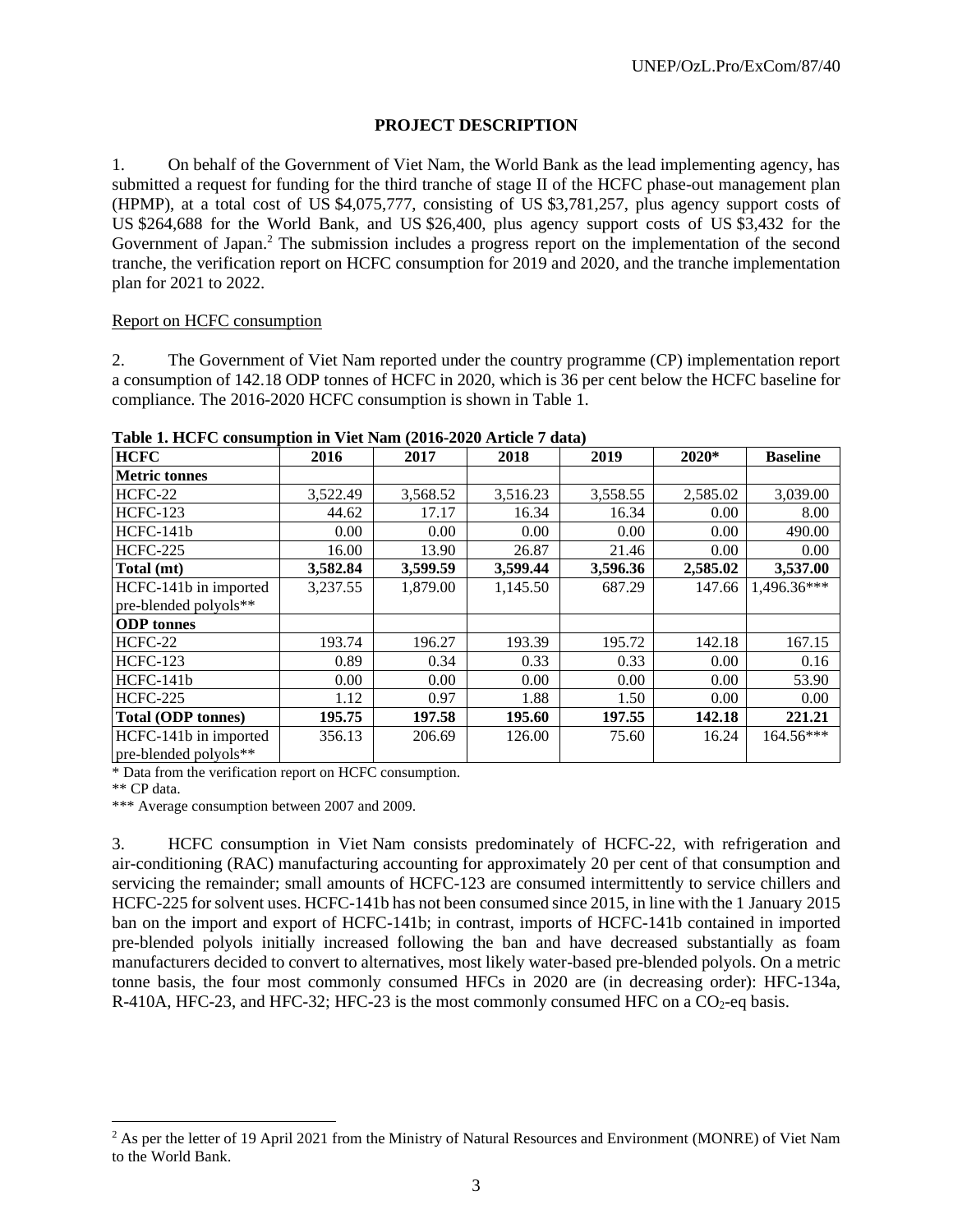## *CP implementation report*

4. The Government of Viet Nam reported HCFC sector consumption data under the 2019 CP implementation report which is consistent with the data reported under Article 7 of the Montreal Protocol.

## *Verification report*

5. The verification report, which was conducted virtually given the COVID-19 pandemic, confirmed that the Government is implementing a licensing and quota system for HCFC imports and exports, and that the total consumption of HCFCs for 2019 and 2020 was 197.55 and 142.18 ODP tonnes, respectively. The verification concluded that the consumption of HCFCs in Viet Nam was within the limits stipulated in the Agreement with the Executive Committee, and that the data managed by the national ozone unit, the Department of Import and Export, and the General Department of Viet Nam Customs are complete and consistent. The verification report did not address consumption of HCFC-141b contained in imported pre-blended polyols.

## Progress report on the implementation of the second tranche of the HPMP

## *Legal framework*

6. Viet Nam has an enforceable licensing and quota system. In 2020, the joint circular, under which the import and export of HCFCs are regulated, was amended to *inter alia* specify the HCFC quota of 2,600 mt for the period 2020-2024 and 1,300 mt for the period 2025-2028, in line with the Montreal Protocol; and to update the list of regulated chemicals to include HCFC-141b pre-blended polyols, thereby requiring registration of importers. A ban on the import and export of (bulk) HCFC-141b is effective from 1 January 2015 and, in line with decision 76/42(c), the Government will implement a ban on the import of HCFC-141b contained in pre-blended polyols by 1 January 2022 and a ban on the import and manufacture of HCFC-22-based air-conditioning (AC) units by 1 January 2022.

7. While neither a quota nor a licence are required to import HCFC-141b contained in pre-blended polyols, such imports are monitored through the Harmonized System code. HFCs are included in the country's licensing system and monitored through import permits. Viet Nam ratified the Kigali Amendment on 27 September 2019.

8. Under the second tranche, one workshop on controlling and monitoring HCFC import and export was organized, with 60 customs officers attending from 11 local customs departments; a second workshop for approximately 50 customs officers was delayed due to the COVID-19 pandemic and is expected to be held by December 2021. A safety standard in foam production, on-site storage, and handling with flammable blowing agents was developed and is expected to take effect by July 2021.

## *Manufacturing sector*

9. Stage II included funding for the conversion of four AC manufacturing enterprises (Hoa Phat, Midea, Nagakawa, and REE), 34 refrigeration manufacturing enterprises, and one extruded polystyrene (XPS) foam manufacturing enterprise (Phu Vuong Corporation Industry) to phase out 595.63 mt of HCFC-22, and 44 polyurethane (PU) foam enterprises to phase out 684.18 mt of HCFC-141b contained in imported pre-blended polyols. An additional 76 mt of HCFC-22 associated with the conversion of a 100 per cent non-Article-5-owned AC manufacturing enterprise and 1,350.82 mt of HCFC-141b contained in imported pre-blended polyols would be phased out without funding from the Multilateral Fund.

10. The XPS foam manufacturing enterprise, Phu Vuong Corporation Industry, was found to be not eligible for funding from the Multilateral Fund due to the date of establishment, and the associated funds of US  $$613,568$  (plus agency support costs) will be returned to the  $87<sup>th</sup>$  meeting.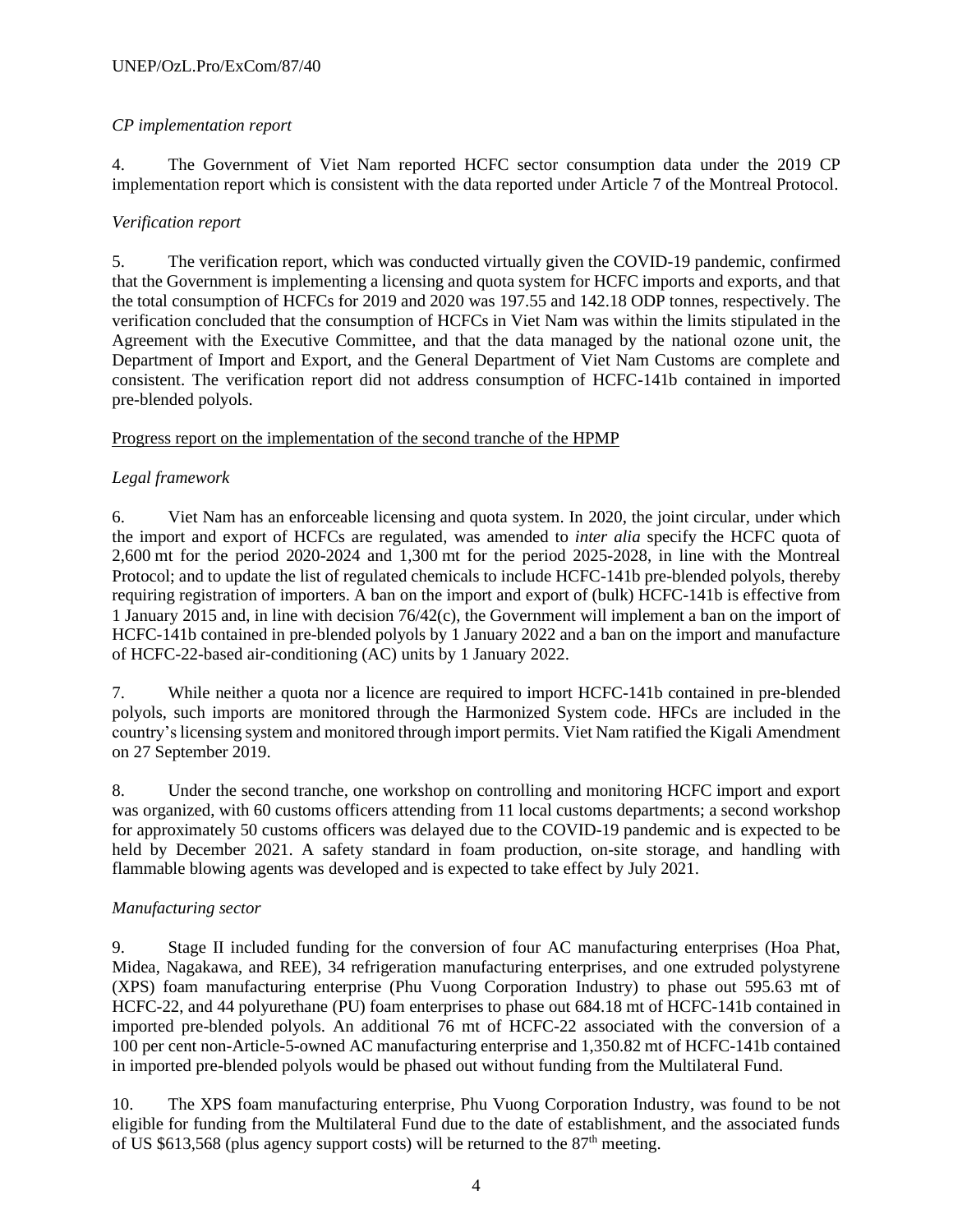11. Under the second tranche, technical assistance was provided to support enterprises in the preparation and implementation of sub-projects in the foam and RAC manufacturing sectors and review of the sub-project proposals, resulting in the development of sub-grant agreements with three enterprises (two in the PU foam manufacturing sector with consumption of 52.22 mt of HCFC-141b contained in imported pre-blended polyols, converting to cyclopentane and pre-blended cyclopentane; and one in the refrigeration manufacturing sector with a consumption of 9.82 mt of HCFC-22, converting to ammonia). A 20 per cent advance was provided to the enterprises upon signature; for the PU foam manufacturing enterprises, the contract with equipment suppliers is expected to be signed in June 2021, while for the refrigeration manufacturing enterprise, equipment was delivered to the enterprise; additional equipment is expected to be purchased in June 2021, though that purchase may be further delayed depending on the evolution of the COVID-19 pandemic. An additional foam manufacturing enterprise and refrigeration manufacturing enterprise interested in participating in the project were identified; those enterprises are expected to sign a sub-grant agreement under the third tranche.

#### *Refrigeration servicing sector*

- 12. The following activities were implemented during the second tranche:
	- (a) Technical assistance on the safe use of HFC-32 in AC manufacturing, being implemented by the Government of Japan, has begun. A consultant was recruited and has started a review on the standards and regulations related to AC units using flammable refrigerants. Training on HFC-32 safe handling is being prepared, with the start date dependant on restrictions related to the COVID-19 pandemic;
	- (b) Initiation of a contract to evaluate leakage management activities at 10 industrial refrigeration end-users, with the evaluation reports expected by December 2022;
	- (c) A training curriculum and materials were developed on good servicing practices, recovery and recycling, and handling flammable refrigerants in RAC equipment; and three workshops on good practices to handle HCFCs and flammable refrigerants were organized for 71 trainers from vocational schools; and
	- (d) Development of technical specifications for equipment, and identification of beneficiary training schools and servicing shops; tool kits (e.g., leak detector; pressure gauge; refrigerant recovery machine; refrigerant containing tank; vacuum pump; AC unit; tool set of torque wrench, flaring, and tubing cutter; refrigerant scale) were contracted for 65 vocational training schools, and 100 tool kits (e.g., vacuum pump; tool set of torque wrench, flaring, and tubing cutter) for servicing shops were contracted. Delivery of tool kits is expected by June and September 2021.

#### *Project implementation and monitoring unit (PMU)*

13. Activities undertaken by the PMU included revision of the project implementation manual to allow a more flexible financing approach to facilitate activities at smaller enterprises; organization of meetings, site visits, and workshops and trainings under the technical assistance component, including signature of a contract with the Japan Refrigerants and Environment Conservation Organization, and associated implementation schedule, outputs, and tentative plan for conducting site visits given the evolving COVID-19 situation; review of quotas; annual financial audits of project expenditures; and development of six-month and annual project implementation and financial reports. Disbursements for the PMU, which comprises five staff, included staff salaries (US \$158,314), accounting software (US \$2,464), and operating expenses (US \$28,253).<sup>3</sup>

<sup>&</sup>lt;sup>3</sup> The reported disbursements encompass disbursements made under the first tranche.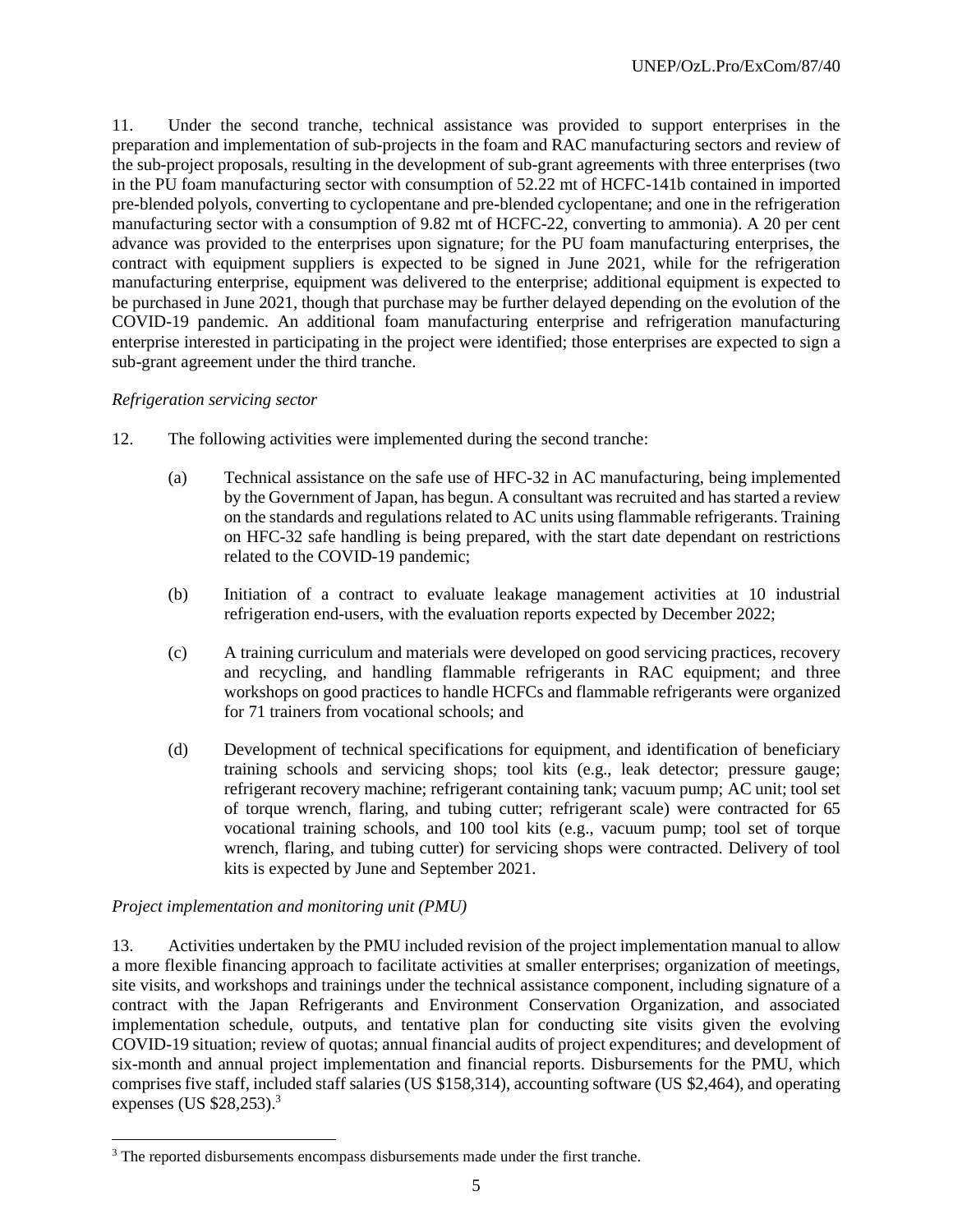## Level of fund disbursement

14. As of April 2021, of the US \$2,689,160 approved so far (US \$2,481,930 for the World Bank and US \$207,230 for the Government of Japan), US \$839,883 (31 per cent) had been disbursed as shown in Table 2. In conjunction with the approval of the third tranche, US \$613,568 (plus agency support costs) will be removed from the second tranche and returned to the Multilateral Fund from the World Bank. The balance of US \$1,235,709 will be disbursed by December 2021.

| <b>Tranche</b> | Agency     | Approved     | <b>Disbursed</b> | Disbursement $(\% )$ |
|----------------|------------|--------------|------------------|----------------------|
|                | World Bank | 302,737      | 302,737          | 100                  |
| First          | Japan      | 43.250       | 41,817           |                      |
|                | World Bank | $2.179.193*$ | 495.329          | 23                   |
| Second         | Japan      | 163.980      |                  |                      |
| Total          |            | $2,689,160*$ | 839.883          |                      |

| Table 2. Financial report of stage II of the HPMP for Viet Nam (US \$) |
|------------------------------------------------------------------------|
|------------------------------------------------------------------------|

\* US \$613,568 (plus agency support costs) will be returned to the 87th meeting.

#### Implementation plan for the third tranche of the HPMP

- 15. The following activities will be implemented during 2021-2022: 4
	- (a) Six training workshops for approximately 300 customs officers on controlling and monitoring HCFC imports and exports (World Bank) (US \$92,284);
	- (b) Continued technical assistance to support enterprises in the preparation and implementation of sub-projects in the foam and RAC manufacturing sectors (US \$12,800), review of the sub-project proposals (US \$20,000), and completion of leakage management evaluation (US \$17,000) (World Bank);
	- (c) Continued technical assistance on the safe use of HFC-32 in AC manufacturing (Government of Japan) (US \$191,813);
	- (d) 72 training workshops (30 to 35 participants each) for technicians on good servicing practices and the safe handling of flammable refrigerants (World Bank) (US \$332,200);
	- (e) Delivery of 65 tool kits for selected vocational training schools (US \$521,809) and 100 tool kits for servicing shops (US \$78,543) (World Bank);
	- (f) Conversion of the four AC manufacturing enterprises to HFC-32, at least one refrigeration manufacturing enterprise to HFC-32, ammonia, hydrocarbon, or another low-global warming potential (GWP) technology, and at least one foam manufacturing enterprise (Tran Huu Duc) to cyclopentane (US \$2,091,509) (World Bank);
	- (g) Outreach activities and six or seven technical workshops (30 participants each from Government and industry) to raise awareness of alternative low-GWP technologies and the upcoming bans; and a study tour to Thailand to gain experience in developing and implementing the ban on HCFC-22-based AC imports and manufacturing, standards for the safe use of HFC-32-based AC units in buildings, marketing HFC-32-based AC units, and management of HFC-32 in the servicing sector, and visits to system houses to learn

<sup>4</sup> Tranches are not treated as projects in the World Bank system, nor kept in separate subaccounts. Accordingly, the World Bank was not able to allocate activities by tranche and would use remaining balances from the second tranche and funding from the third tranche to implement the planned 2021-2022 activities, which have a value greater than the third tranche.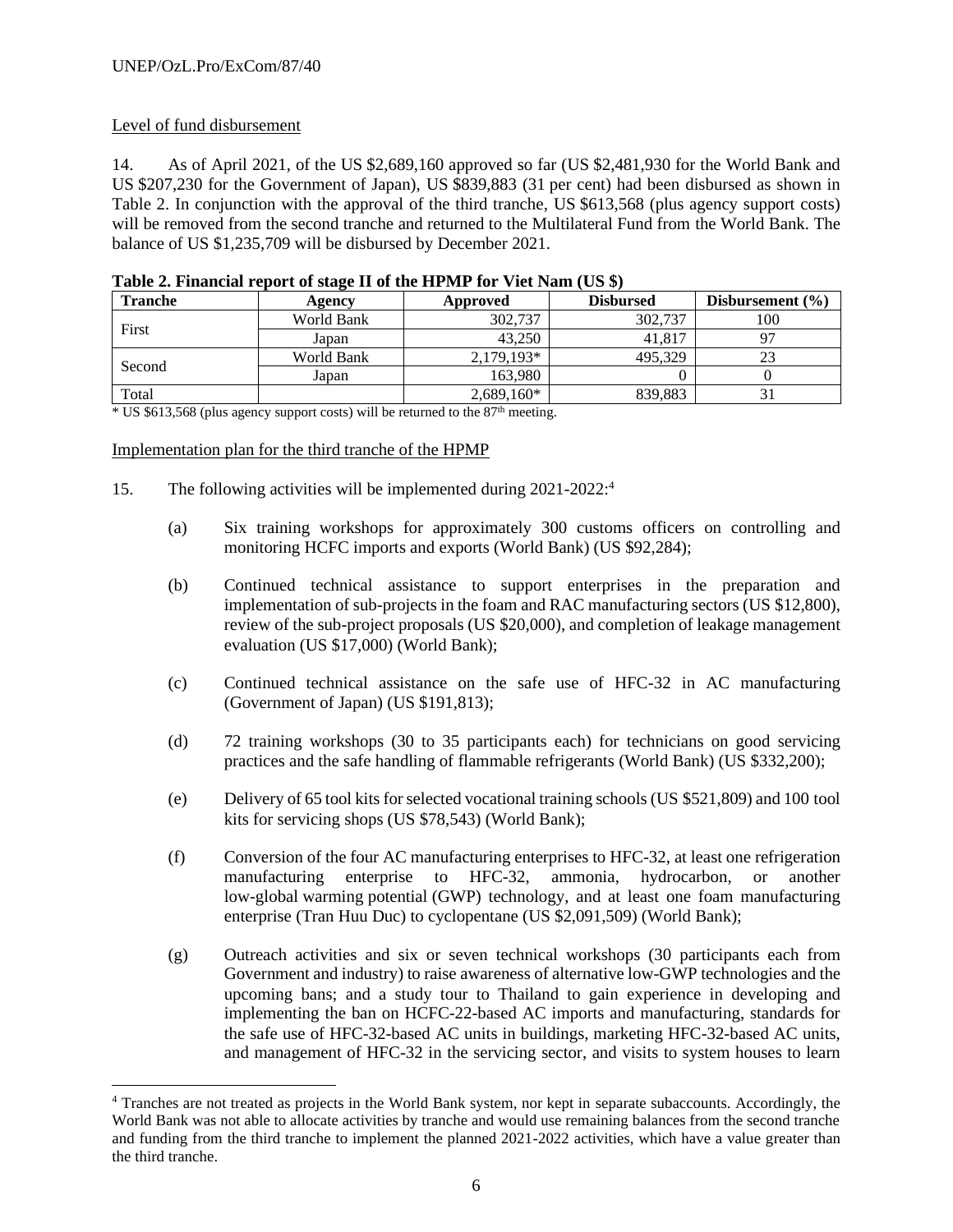about low-GWP foam formulations and pre-blended polyols for small- and medium-sized enterprises (World Bank) (US \$70,000);

- (h) Verification of consumption (World Bank) (US \$8,000); and
- (i) The PMU will commission an independent financial audit (US \$15,000); recruit a consultant to identify eligible enterprises to participate in technology conversions (US \$17,500); and support the five project staff comprising the PMU to review quotas, assist enterprises to implement their sub-projects, monitor the implementation of all project activities, conduct annual financial audits of the project expenditures, develop six-month and annual project implementation and financial reports, and coordinate reporting (US \$263,029) (World Bank).

#### **SECRETARIAT'S COMMENTS AND RECOMMENDATION**

#### **COMMENTS**

## Report on HCFC and HFC consumption

16. Consumption of HCFC-141b contained in imported pre-blended polyols fell substantially in 2020 notwithstanding that no conversions in the foam manufacturing sector had been implemented under stage II. Noting the 1 January 2022 ban on HCFC-141b contained in imported pre-blended polyols, and that enterprises that converted with their own resources to water-blown pre-blended polyols or other technologies would not be eligible for funding, which could result in a substantial return of funding to the Multilateral Fund, the Secretariat encouraged the World Bank to undertake additional efforts to ensure the participation in the HPMP of as many foam manufacturing enterprises as possible. Regarding the reduction in consumption of HCFC-22, HCFC-123, and HCFC-225 in 2020, the World Bank explained that those reductions were driven by, respectively: the implementation of the mandatory quota, in line with the Montreal Protocol control schedule; reliance on stocks and potential delays in maintenance due to the COVID-19 pandemic; and the conversion of one HCFC-225-consuming enterprise to HFCs, while noting that there was at least one other enterprise that continued to consume HCFC-225 to clean needles.

17. In line with paragraph 9 of decision XIX/6, the Secretariat sought confirmation that the HCFC phase-out was not driving the rapid rise in consumption of HFC-23. In particular, while Viet Nam had not reported consumption of HCFCs in the fire-fighting sector, the phase-out of HCFCs in the refrigeration manufacturing and servicing sectors could contribute to HFC-23 consumption in (low-temperature) refrigeration. The World Bank indicated that HFC-23 was believed to be used in the fire-fighting sector and in thermal shock test chambers;<sup>5</sup> therefore, the HCFC phase-out was unlikely to be a driver for HFC-23 consumption.

18. The Secretariat noted that a significant quantity of HFC-32 was consumed in the country, notwithstanding that the four AC manufacturing enterprises that will participate in the project had not yet started their conversion. The World Bank clarified that two additional AC manufacturing enterprises, one of which is non-Article-5-owned, manufacture both fixed-speed and inverter-based HFC-32-based AC units; and confirmed that the four AC manufacturing enterprises participating in the project do not manufacture R-410A-based AC units, though three of the enterprises import R-410A-based units, as well as HFC-32-based units, to market under their brand names. As penetration of HFC-32-based units in Viet Nam is already substantial, the Secretariat considers it likely that the four AC manufacturing enterprises would not face substantial hurdles to sell their equipment on the market once their conversions are complete.

<sup>&</sup>lt;sup>5</sup> An automated test chamber wherein a product is subject to the shock of extreme thermal temperature changes to test its performance.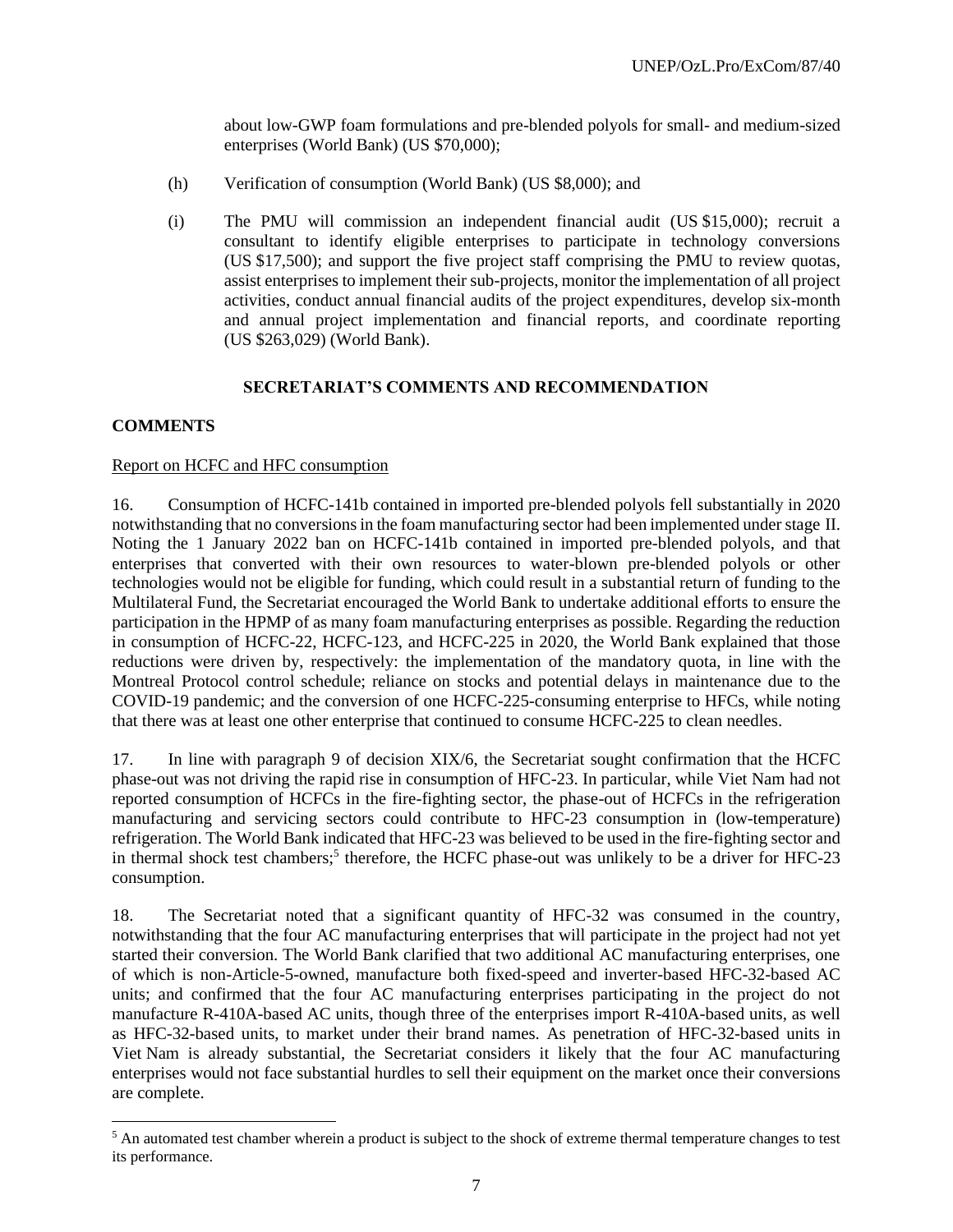#### UNEP/OzL.Pro/ExCom/87/40

## Progress report on the implementation of the second tranche of the HPMP

## *Legal framework*

19. The Government of Viet Nam has already issued HCFC import quotas for 2021 in accordance with the Montreal Protocol control targets.

## *Manufacturing sector*

20. The conversions of two AC manufacturing enterprises to HFC-32; five refrigeration manufacturing enterprises to HFC-32, ammonia, and hydrocarbon technology; and seven foam manufacturing enterprises to cyclopentane and hydrofluoroolefin technology, approved under the second tranche (December 2019), had been delayed due to the COVID-19 pandemic.

21. Stage II of the HPMP included funding for the conversion of 43 foam manufacturing enterprises with a total of 64 manufacturing lines; to date, only two foam enterprises have signed subgrant agreements for conversion, and a third enterprise has indicated interest to participate in the project. The COVID-19 pandemic and availability of water-blown pre-blended polyols likely contribute to the hesitancy of enterprises to participate in the project. The Government of Viet Nam and the World Bank acknowledged the challenge to increase participation and, noting the 1 January 2022 ban, agreed to undertake additional efforts through direct engagement with the sector, including site visits, workshops, and other means, to encourage more of the remaining 40 foam manufacturing enterprises to participate in the HPMP. The World Bank would return to the Multilateral Fund the funds associated with the conversion of enterprises that converted to water-blown or other technologies with their own resources.

22. The Secretariat noted the limited time for the conversion of the four AC manufacturing enterprises before the 1 January 2022 ban on the import and manufacture of HCFC-22-based AC units, and that the approved funding associated with the conversion of AC manufacturing enterprises that did not participate in the HPMP would need to be returned to the Multilateral Fund. The World Bank confirmed that the enterprises remain committed to the conversion to HFC-32; sub-project proposals for three of the enterprises will be submitted or resubmitted to the PMU by June 2021, while the fourth enterprise is expected to confirm its participation by September 2021.

23. Three of the four AC manufacturing enterprises had participated in a project funded by the Kigali Cooling Efficiency Program to increase their capacity to design and market HFC-32 inverter-based AC units alongside their planned manufacturing line conversions; the fourth enterprise already possessed inverter technology and the associated know-how. The three enterprises were expected to first manufacture fixed-speed HFC-32 AC units, and would subsequently transition to manufacturing inverter-based HFC-32 AC units; the timeline for when the enterprises would be able to do so was not yet clear. Despite the delay in the completion of the conversions, the ban on the import and manufacture of HCFC-22-based AC units will be in effect as of 1 January 2022.

#### Gender policy implementation<sup>6</sup>

24. The World Bank clarified that stage II of the HPMP did not include a formal results framework on gender mainstreaming as it was designed and approved prior to decision 84/92. The World Bank would discuss with the Government and the PMU the collection of information on gender balance through workshop participant lists, and when reviewing sub-projects submitted by enterprises wishing to participate in the HPMP, so that this practice can be incorporated into the project implementation manual.

<sup>6</sup> Decision 84/92(d) requested bilateral and implementing agencies to apply the operational policy on gender mainstreaming throughout the project cycle.